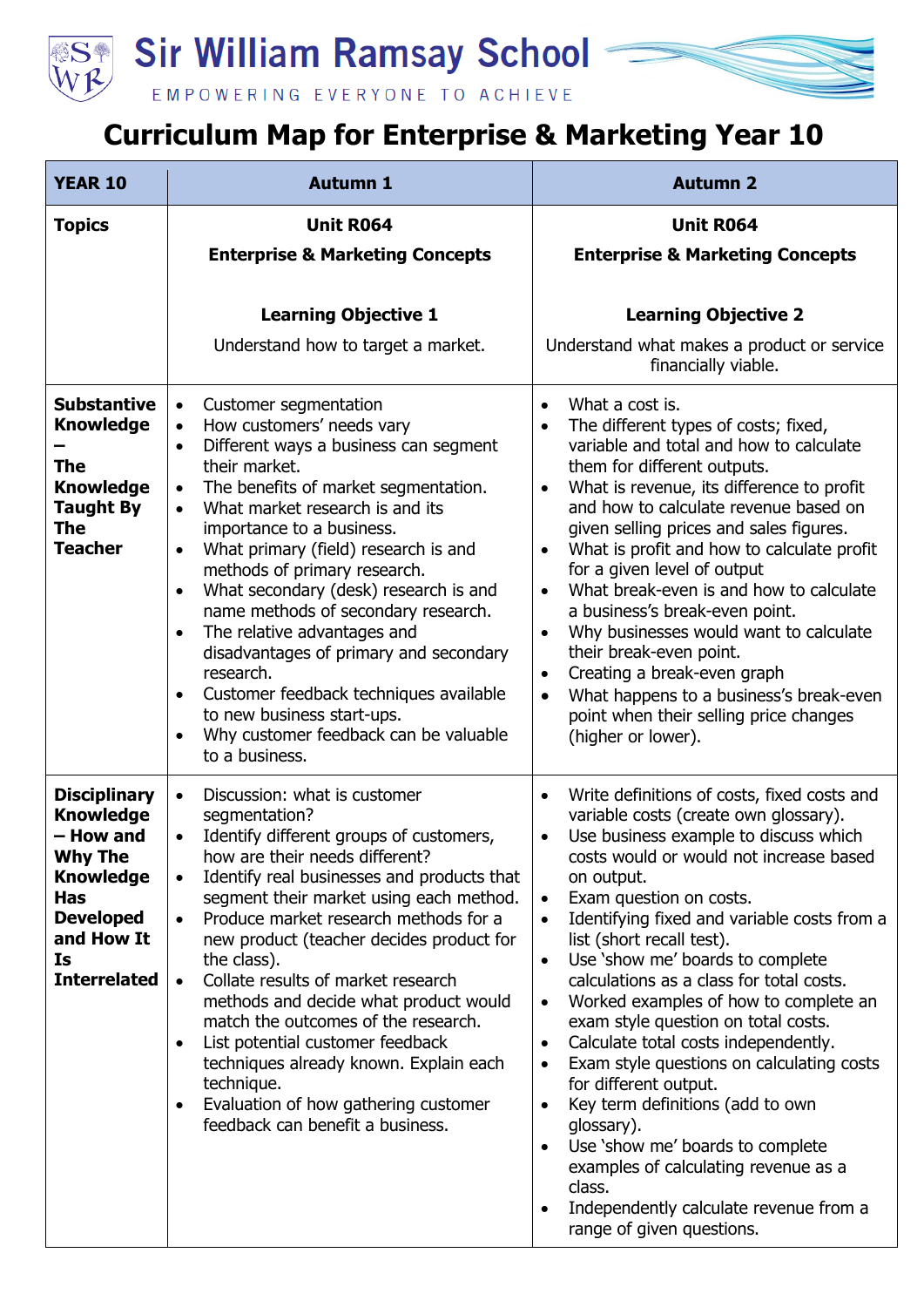|                                                    |                                                                                                                                                                                                                                                                                                                                                                                                                                                           | Exam style question to calculate revenue<br>for different periods; share rules such as<br>'per month = per week $x$ 4' etc.<br>Add definition of profit to own glossary.<br>$\bullet$<br>Use 'show me' boards to complete<br>examples of calculating profit as a class.<br>Independently complete calculations for<br>$\bullet$<br>profit using given figures.<br>Stretch challenge: use the formula for<br>profit to demonstrate how it can be<br>reworked.<br>Exam style questions for calculating<br>$\bullet$<br>profit; include reworked formula for<br>higher ability learners.<br>Peer marking of exam questions. Provide<br>feedback. |
|----------------------------------------------------|-----------------------------------------------------------------------------------------------------------------------------------------------------------------------------------------------------------------------------------------------------------------------------------------------------------------------------------------------------------------------------------------------------------------------------------------------------------|-----------------------------------------------------------------------------------------------------------------------------------------------------------------------------------------------------------------------------------------------------------------------------------------------------------------------------------------------------------------------------------------------------------------------------------------------------------------------------------------------------------------------------------------------------------------------------------------------------------------------------------------------|
| <b>Skills</b>                                      | <b>Creating Own Glossary</b><br>$\bullet$<br>Using Business Examples To Support<br>$\bullet$<br>Ideas<br>Carrying Out Group Work Investigating<br>Organisations                                                                                                                                                                                                                                                                                           | <b>Presenting Skills</b><br>$\bullet$<br>Language Skills<br>$\bullet$<br><b>Effective Writing Skills</b><br>$\bullet$<br><b>Analytical Skills</b><br>$\bullet$<br><b>Creative Assessment</b><br>$\bullet$<br>Cognitive and Problem-Solving Skills<br>$\bullet$<br><b>Interpersonal Skills</b><br>$\bullet$<br><b>ICT Skills</b>                                                                                                                                                                                                                                                                                                               |
| <b>Links To</b><br><b>Prior</b><br><b>Learning</b> | Learners will need an existing<br>$\bullet$<br>understanding of real businesses for<br>examples in this lesson.<br>Links to R065 Task 1<br>Learners will come with an<br>$\bullet$<br>understanding of some market research<br>methods and may have seen people<br>participate in market research; being<br>asked to complete a questionnaire in the<br>High Street, for example.                                                                         | Learners will have prior understanding of<br>$\bullet$<br>what a cost is; examples in the lesson<br>can build on this using an example of a<br>family's typical costs.                                                                                                                                                                                                                                                                                                                                                                                                                                                                        |
|                                                    | Links to R065 Task 2                                                                                                                                                                                                                                                                                                                                                                                                                                      |                                                                                                                                                                                                                                                                                                                                                                                                                                                                                                                                                                                                                                               |
|                                                    | Many careers involve carrying out or<br>$\bullet$<br>participating in research.<br>Collating results links to graphs/charts in<br>$\bullet$<br>Maths and Science.<br>Learners will already have an<br>$\bullet$<br>understanding of what customer<br>feedback is and may have also provided<br>feedback to a business.                                                                                                                                    |                                                                                                                                                                                                                                                                                                                                                                                                                                                                                                                                                                                                                                               |
| Literacy/<br><b>Numeracy</b>                       | Understanding and responding to key<br>command words<br>Writing documents and summarising<br>information<br>Speaking and listening $-$ make a range of<br>$\bullet$<br>contributions to discussions and make<br>effective presentations in a wide range of<br>contexts<br>Reading – compare, select, read, and<br>$\bullet$<br>understand texts and use them to gather<br>information, ideas, arguments, and<br>opinions.<br>Reading about organisations. | Using reflexive verbs<br>Introducing the passive<br>Avoiding the passive<br>Preterite tense of reflexive verbs                                                                                                                                                                                                                                                                                                                                                                                                                                                                                                                                |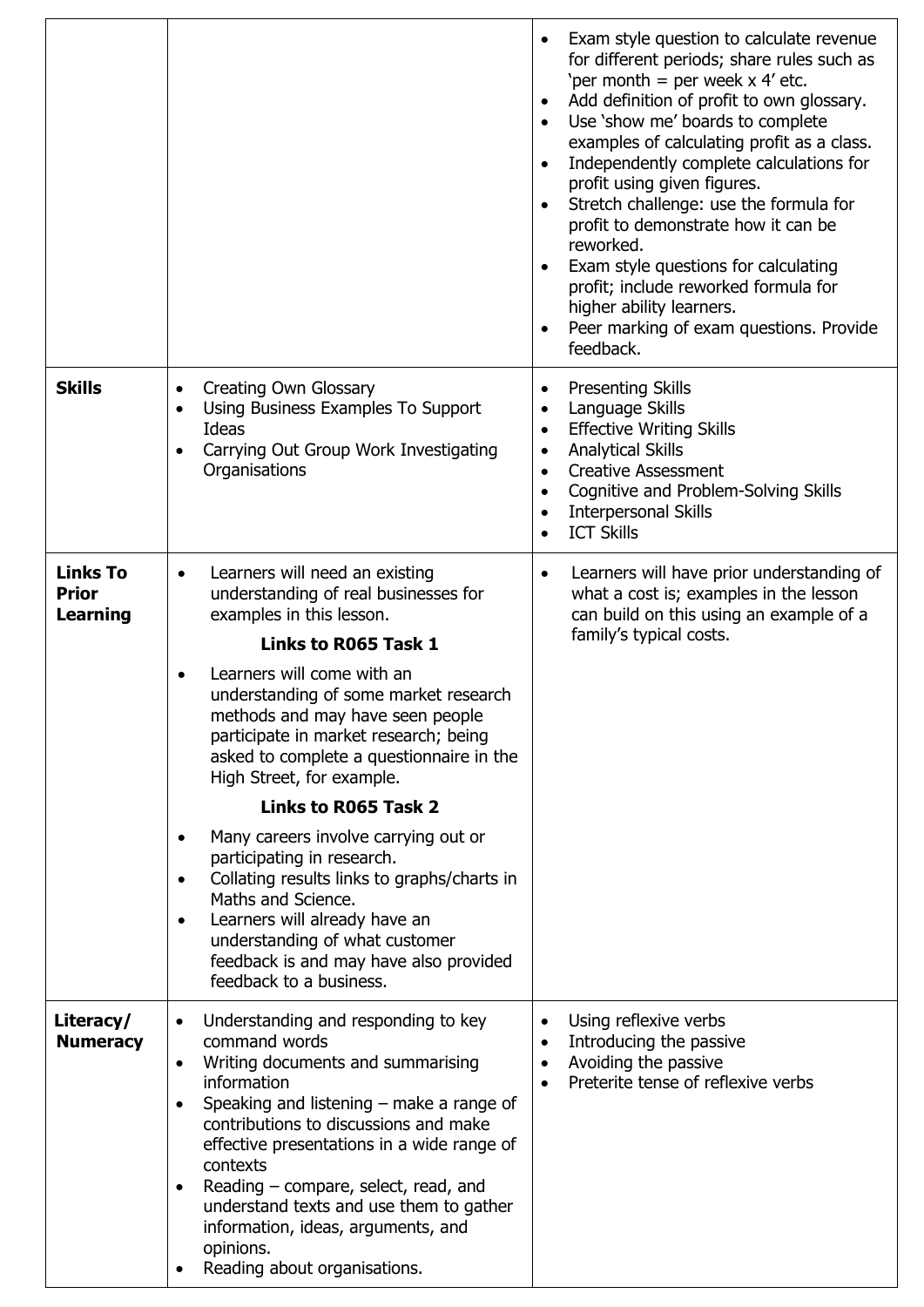| <b>Cross</b>      | Links to careers in retail and hospitality | Careers links to jobs in finance and |
|-------------------|--------------------------------------------|--------------------------------------|
| <b>Curricular</b> | where customer feedback is vital.          | accounting.                          |
| <b>Assessment</b> | R064 Learning Objective 1 Test             | R064 Learning Objective 2 Test       |

| <b>YEAR 10</b>                                                                                                                             | <b>Spring 1</b>                                                                                                                                                                                                                                                                                                                                                                                                                                                                                                                                                                                                                                                                                                                                                                                                                                                                                                                                                                                                                                                                                                                                                                                                                                                                                                                          | <b>Spring 2</b>                                                                                                                                                                                                                                                                                                                                                                                                                                                                                                                                                                                                                                                                                                                                                    |
|--------------------------------------------------------------------------------------------------------------------------------------------|------------------------------------------------------------------------------------------------------------------------------------------------------------------------------------------------------------------------------------------------------------------------------------------------------------------------------------------------------------------------------------------------------------------------------------------------------------------------------------------------------------------------------------------------------------------------------------------------------------------------------------------------------------------------------------------------------------------------------------------------------------------------------------------------------------------------------------------------------------------------------------------------------------------------------------------------------------------------------------------------------------------------------------------------------------------------------------------------------------------------------------------------------------------------------------------------------------------------------------------------------------------------------------------------------------------------------------------|--------------------------------------------------------------------------------------------------------------------------------------------------------------------------------------------------------------------------------------------------------------------------------------------------------------------------------------------------------------------------------------------------------------------------------------------------------------------------------------------------------------------------------------------------------------------------------------------------------------------------------------------------------------------------------------------------------------------------------------------------------------------|
| <b>Topics</b>                                                                                                                              | <b>Unit R064</b><br><b>Enterprise &amp; Marketing Concepts</b>                                                                                                                                                                                                                                                                                                                                                                                                                                                                                                                                                                                                                                                                                                                                                                                                                                                                                                                                                                                                                                                                                                                                                                                                                                                                           | <b>Unit R064</b><br><b>Enterprise &amp; Marketing Concepts</b>                                                                                                                                                                                                                                                                                                                                                                                                                                                                                                                                                                                                                                                                                                     |
|                                                                                                                                            | <b>Learning Objective 3</b><br>Understand product development.                                                                                                                                                                                                                                                                                                                                                                                                                                                                                                                                                                                                                                                                                                                                                                                                                                                                                                                                                                                                                                                                                                                                                                                                                                                                           | <b>Learning Objective 4</b><br>Understand how to attract and retain<br>customers.                                                                                                                                                                                                                                                                                                                                                                                                                                                                                                                                                                                                                                                                                  |
| <b>Substantive</b><br><b>Knowledge</b><br><b>The</b><br><b>Knowledge</b><br><b>Taught By</b><br><b>The</b><br><b>Teacher</b>               | What the product lifecycle demonstrates,<br>$\bullet$<br>how to draw a product lifecycle diagram<br>and what happens to sales at each stage<br>of the product lifecycle.<br>What an extension strategy is and why a<br>$\bullet$<br>business would consider using an<br>extension strategy.<br>The range of extension strategies a<br>$\bullet$<br>business could use and their advantages<br>and disadvantages.<br>What product differentiation is and why<br>$\bullet$<br>businesses try to achieve this.<br>The different ways in which a business<br>$\bullet$<br>can achieve product differentiation with<br>their advantages and disadvantages.<br>What a USP is and the USP of a range of<br>$\bullet$<br>existing products.<br>What the design mix model is and how it<br>$\bullet$<br>helps businesses to achieve product<br>differentiation.<br>What external factors on product<br>development means including<br>technological.<br>What copyright is and how it can impact<br>$\bullet$<br>on product development.<br>What a patent is.<br>$\bullet$<br>How product safety standards can<br>$\bullet$<br>impact on new product development.<br>The state of the economy at different<br>stages of the business cycle (when in<br>recession, growth, decline and boom)<br>and how it affects business product<br>development. | What factors businesses consider when<br>$\bullet$<br>selecting a price to charge for a product<br>or service.<br>Different pricing strategies used by<br>$\bullet$<br>businesses, their advantages and<br>disadvantages and how they will be<br>appropriate for different products or<br>services.<br>Different advertising methods used by<br>$\bullet$<br>businesses to attract and retain<br>customers and their advantages and<br>disadvantages.<br>Different sales promotion techniques<br>$\bullet$<br>used by businesses to attract and retain<br>customers and their advantages and<br>disadvantages.<br>What customer service is, the different<br>$\bullet$<br>techniques and how they can help a<br>business in attracting and retaining<br>customers. |
| <b>Disciplinary</b><br><b>Knowledge</b><br>- How and<br><b>Why The</b><br><b>Knowledge</b><br><b>Has</b><br><b>Developed</b><br>and How It | Identify real product examples that are<br>$\bullet$<br>in each stage of the product lifecycle.<br>Learners find real examples of extension<br>$\bullet$<br>strategies used to extend the life of a<br>product.<br>Learners investigate what product<br>$\bullet$<br>differentiation is with a range of existing<br>products; learners explain why these                                                                                                                                                                                                                                                                                                                                                                                                                                                                                                                                                                                                                                                                                                                                                                                                                                                                                                                                                                                 | Mind map factors businesses consider<br>$\bullet$<br>when setting their prices. Discuss as a<br>class to compare ideas.<br>Learners identify which pricing strategy<br>$\bullet$<br>would be best suited to the product and<br>give reasons why.                                                                                                                                                                                                                                                                                                                                                                                                                                                                                                                   |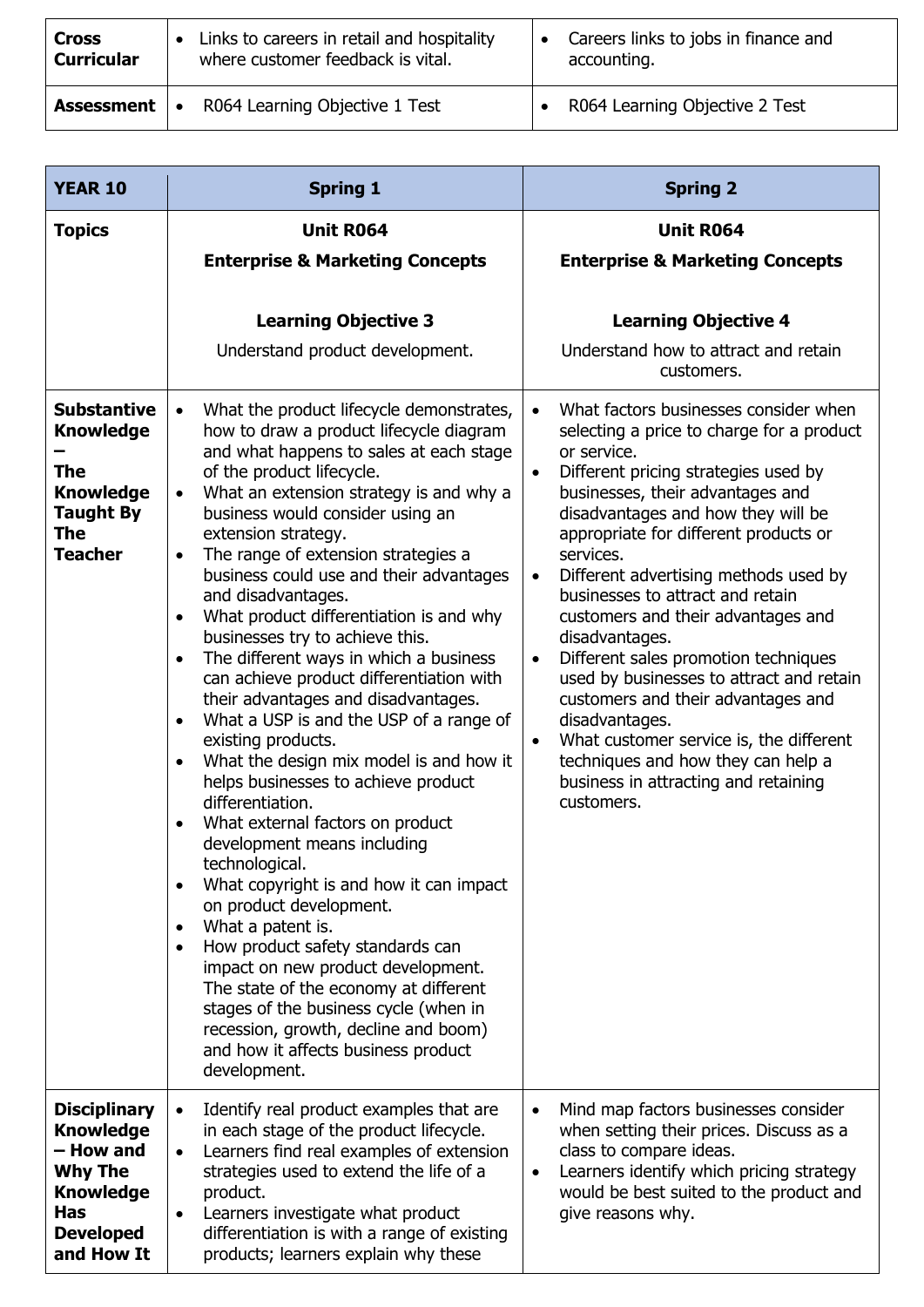| Is<br><b>Interrelated</b>                   | products are different to others on the<br>market.<br>Learners design a new product that<br>$\bullet$<br>improves an existing product; identifying<br>their product's USP.<br>Learners analyse the design mix model<br>as a method of product differentiation<br>and apply this to a range of existing<br>successful products, explaining the<br>design mix of each product they choose.<br>Real case studies of technology having<br>$\bullet$<br>an impact on product development.<br>Real case studies of legal issues;<br>$\bullet$<br>copyright court cases, for example.<br>Discussion of what the 'economy' is.<br>$\bullet$                                                                                                                                                                                                                                                                                                            | Mind map different sales promotion<br>$\bullet$<br>techniques available to businesses they<br>know.<br>Learners discuss poor customer service<br>using Youtube video clips, for example.                                                                                                                                                                                                                                                                                                                                                                                                                                                                                                                      |
|---------------------------------------------|------------------------------------------------------------------------------------------------------------------------------------------------------------------------------------------------------------------------------------------------------------------------------------------------------------------------------------------------------------------------------------------------------------------------------------------------------------------------------------------------------------------------------------------------------------------------------------------------------------------------------------------------------------------------------------------------------------------------------------------------------------------------------------------------------------------------------------------------------------------------------------------------------------------------------------------------|---------------------------------------------------------------------------------------------------------------------------------------------------------------------------------------------------------------------------------------------------------------------------------------------------------------------------------------------------------------------------------------------------------------------------------------------------------------------------------------------------------------------------------------------------------------------------------------------------------------------------------------------------------------------------------------------------------------|
| <b>Skills</b>                               | Skills in identifying and selecting needs<br>$\bullet$<br>to be addressed, analysing and assessing<br>information from several sources<br><b>Presenting Skills</b><br>٠<br>Language Skills<br>$\bullet$<br><b>Effective Writing Skills</b><br>$\bullet$<br><b>Analytical Skills</b><br>$\bullet$<br><b>Creative Assessment</b><br>$\bullet$<br><b>Interpersonal Skills</b><br>$\bullet$<br><b>ICT Skills</b><br>$\bullet$                                                                                                                                                                                                                                                                                                                                                                                                                                                                                                                      | Skills in identifying and selecting needs<br>$\bullet$<br>to be addressed, analysing and assessing<br>information from several sources.<br><b>Presenting Skills</b><br>$\bullet$<br>Language Skills<br>$\bullet$<br><b>Effective Writing Skills</b><br>$\bullet$<br><b>Analytical Skills</b><br>$\bullet$<br><b>Creative Assessment</b><br>Cognitive and Problem-Solving Skills<br>$\bullet$<br><b>Interpersonal Skills</b><br>$\bullet$<br><b>ICT Skills</b>                                                                                                                                                                                                                                                 |
| <b>Links To</b><br><b>Prior</b><br>Learning | Learners will have prior knowledge of<br>$\bullet$<br>the product lifecycle without realising it.<br>Learners will have prior knowledge of<br>$\bullet$<br>extension strategies that they have seen<br>put in place in real life.<br>Learners will have prior knowledge of<br>product differentiation from advertising<br>they have seen.<br>Links to careers in product development,<br>$\bullet$<br>marketing and sales.<br>Lots of links to real life scenarios, such<br>$\bullet$<br>as the automotive industry, comparing<br>declining need for employee numbers<br>due to technological developments.<br>Learners will have existing ideas about<br>$\bullet$<br>copyright in particular<br>Learners will have some existing<br>$\bullet$<br>knowledge of this topic, particularly the<br>term 'recession' based on what they<br>have heard in the media.<br>Links to lots of real-life scenarios<br>$\bullet$<br>through news articles. | Learners will already have ideas about<br>$\bullet$<br>pricing from their experiences in shops<br>and online retail.<br>Learners will already have extensive<br>$\bullet$<br>understanding of different advertising<br>methods used by businesses from real<br>life experiences; these can be used and<br>discussed in the lesson.<br>Learners will already have extensive<br>$\bullet$<br>understanding and experience of sales<br>promotion techniques from shops they<br>have visited; most will likely already<br>know what most of the techniques are.<br>Learners will have extensive experience<br>$\bullet$<br>of customer service from their own<br>experiences or experiences seen in the<br>media. |
| Literacy/<br><b>Numeracy</b>                | Links to English, evaluating and<br>$\bullet$<br>reasoning which extension strategies are<br>appropriate for different products and<br>why.<br>Speaking and listening<br>$\bullet$<br>Writing - write documents, including<br>$\bullet$<br>extended writing pieces, communicating<br>information, ideas, and opinions,<br>effectively and persuasively writing                                                                                                                                                                                                                                                                                                                                                                                                                                                                                                                                                                                 | Links to English with the structure and<br>$\bullet$<br>detail required for an 8-mark exam style<br>question and justification required to<br>recommend a suitable sales promotion<br>technique to a business.<br>Justifying pricing strategy selections links<br>$\bullet$<br>to English.                                                                                                                                                                                                                                                                                                                                                                                                                    |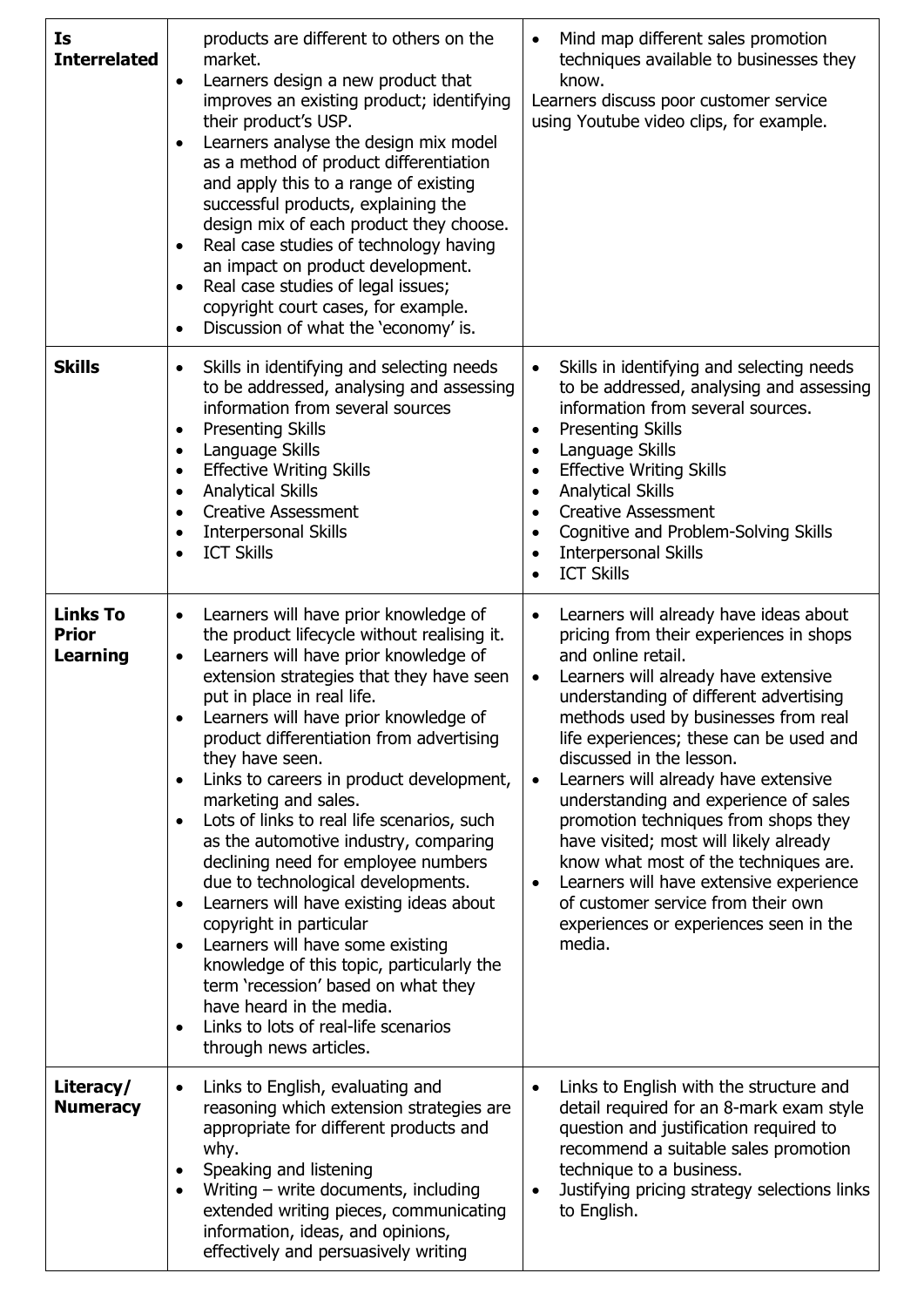|                            | materials to provide information about<br>organisations recruitment and selection<br>activities producing labelled charts and<br>diagrams. |                                                                                                   |
|----------------------------|--------------------------------------------------------------------------------------------------------------------------------------------|---------------------------------------------------------------------------------------------------|
| <b>Cross</b><br>curricular | Links to careers in retail, marketing,<br>production, sales.<br>Links with Art and Design technology.                                      | Links to careers in retail, sales and<br>hospitality where good customer service<br>is essential. |
| <b>Assessment</b>          | R064 Learning Objective 3 Test                                                                                                             | R064 Learning Objective 4 Test                                                                    |

| <b>Unit R064</b><br><b>Enterprise &amp; Marketing Concepts</b><br><b>Learning Objective 5</b><br>Understand factors for consideration when<br>starting up a business.<br><b>Learning Objective 6</b>                                                                                                                                                                                                                                                                                                                                                                                                                                                                                                                                                                                                                                                                                                                                                  | <b>Unit R065</b><br><b>Design a Business Proposal</b><br><b>Learning Objective 1</b><br>Be able to identify the customer profile for a<br>business challenge                                                                                |
|-------------------------------------------------------------------------------------------------------------------------------------------------------------------------------------------------------------------------------------------------------------------------------------------------------------------------------------------------------------------------------------------------------------------------------------------------------------------------------------------------------------------------------------------------------------------------------------------------------------------------------------------------------------------------------------------------------------------------------------------------------------------------------------------------------------------------------------------------------------------------------------------------------------------------------------------------------|---------------------------------------------------------------------------------------------------------------------------------------------------------------------------------------------------------------------------------------------|
|                                                                                                                                                                                                                                                                                                                                                                                                                                                                                                                                                                                                                                                                                                                                                                                                                                                                                                                                                       |                                                                                                                                                                                                                                             |
|                                                                                                                                                                                                                                                                                                                                                                                                                                                                                                                                                                                                                                                                                                                                                                                                                                                                                                                                                       |                                                                                                                                                                                                                                             |
|                                                                                                                                                                                                                                                                                                                                                                                                                                                                                                                                                                                                                                                                                                                                                                                                                                                                                                                                                       |                                                                                                                                                                                                                                             |
|                                                                                                                                                                                                                                                                                                                                                                                                                                                                                                                                                                                                                                                                                                                                                                                                                                                                                                                                                       |                                                                                                                                                                                                                                             |
|                                                                                                                                                                                                                                                                                                                                                                                                                                                                                                                                                                                                                                                                                                                                                                                                                                                                                                                                                       |                                                                                                                                                                                                                                             |
|                                                                                                                                                                                                                                                                                                                                                                                                                                                                                                                                                                                                                                                                                                                                                                                                                                                                                                                                                       |                                                                                                                                                                                                                                             |
| Understand different functional activities<br>needed to support a business start-up.                                                                                                                                                                                                                                                                                                                                                                                                                                                                                                                                                                                                                                                                                                                                                                                                                                                                  |                                                                                                                                                                                                                                             |
| <b>Revision for R064 Examination</b>                                                                                                                                                                                                                                                                                                                                                                                                                                                                                                                                                                                                                                                                                                                                                                                                                                                                                                                  |                                                                                                                                                                                                                                             |
| To be taken in May/June.                                                                                                                                                                                                                                                                                                                                                                                                                                                                                                                                                                                                                                                                                                                                                                                                                                                                                                                              |                                                                                                                                                                                                                                             |
| <b>R064 Learning Objective 5</b>                                                                                                                                                                                                                                                                                                                                                                                                                                                                                                                                                                                                                                                                                                                                                                                                                                                                                                                      | R065 Learning Objective 1 Task 1                                                                                                                                                                                                            |
| What is a sole trader business ownership<br>and the advantages and disadvantages<br>of owning a business as a sole trader.<br>What is a partnership ownership and the<br>advantages and disadvantages of owning<br>a business as a partnership.<br>What are limited liability partnerships<br>$\bullet$<br>(LLP)<br>What is unlimited liability.<br>$\bullet$<br>What is a franchise, a franchisee and<br>$\bullet$<br>franchisor is in a given scenario.<br>The advantages and disadvantages of<br>franchise ownership for both parties.<br>Why businesses need capital.<br>$\bullet$<br>The six potential sources of capital<br>$\bullet$<br>available to new business start-ups, their<br>advantages and disadvantages.<br>What a business plan is, possible<br>$\bullet$<br>contents and its importance.<br>What stakeholder groups would be<br>٠<br>interested in a new business start-up's<br>plan and why.<br><b>R064 Learning Objective 6</b> | How to identify real businesses or<br>$\bullet$<br>products that use market segmentation<br>techniques.<br>The benefits of market segmentation.<br>$\bullet$<br>Apply market segmentation when<br>$\bullet$<br>building a customer profile. |
|                                                                                                                                                                                                                                                                                                                                                                                                                                                                                                                                                                                                                                                                                                                                                                                                                                                                                                                                                       | What a functional area is.                                                                                                                                                                                                                  |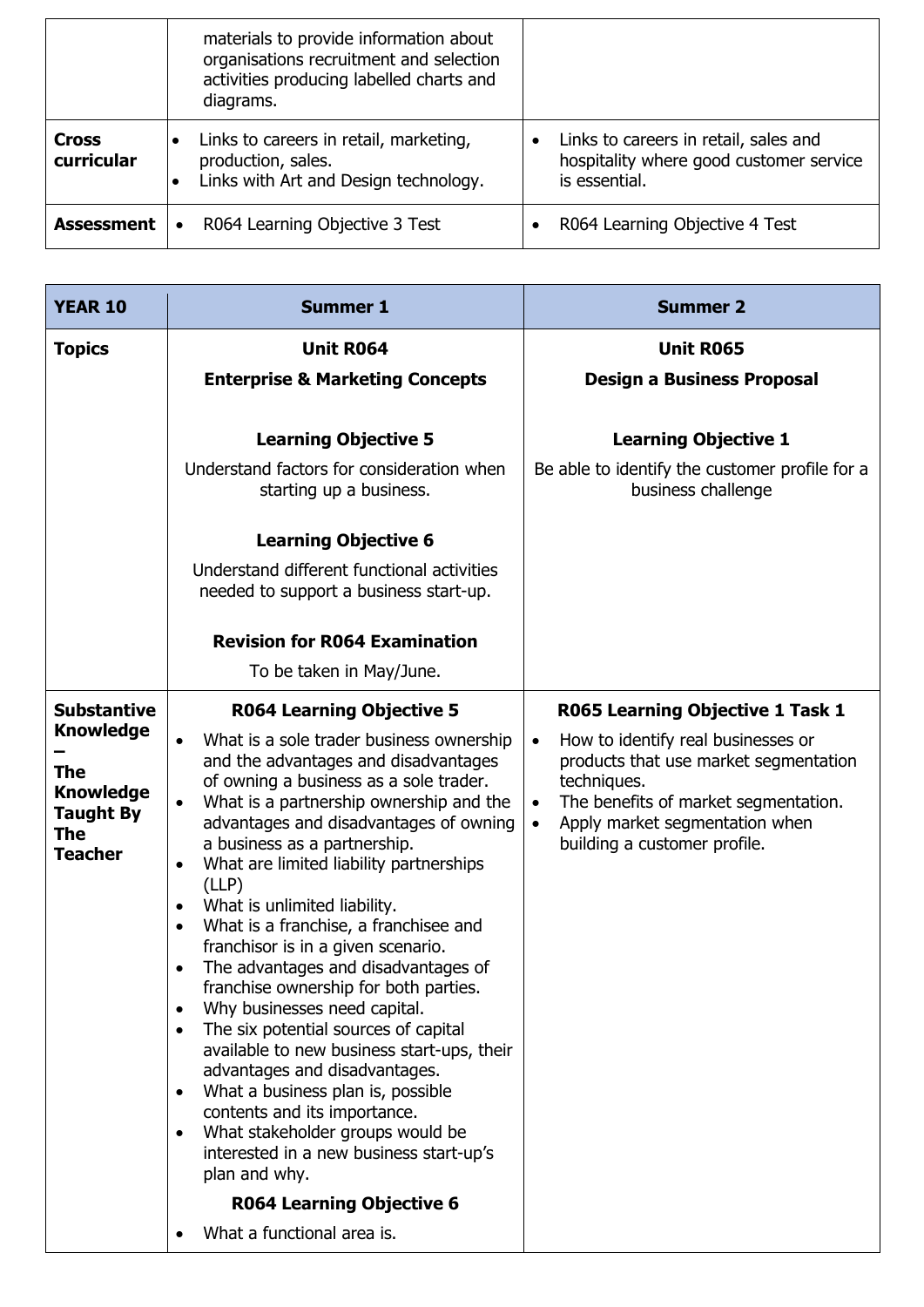|                                                                                                                                                                         | The difference between functions in a<br>$\bullet$<br>small and a large business.<br>The role of the human resources<br>$\bullet$<br>functional area and its typical<br>responsibilities.<br>The role of the marketing functional area<br>$\bullet$<br>and its typical responsibilities.<br>The 4 P's of the Marketing Mix.<br>$\bullet$<br>The role of the operations functional<br>$\bullet$<br>area and its typical responsibilities.<br>What are processes, inputs and output.<br>٠<br>The role of the finance functional area<br>$\bullet$<br>and its typica responsibilities.                                                                                                    |                                                                                                                                                                                                                                                                                                   |
|-------------------------------------------------------------------------------------------------------------------------------------------------------------------------|----------------------------------------------------------------------------------------------------------------------------------------------------------------------------------------------------------------------------------------------------------------------------------------------------------------------------------------------------------------------------------------------------------------------------------------------------------------------------------------------------------------------------------------------------------------------------------------------------------------------------------------------------------------------------------------|---------------------------------------------------------------------------------------------------------------------------------------------------------------------------------------------------------------------------------------------------------------------------------------------------|
| <b>Disciplinary</b><br><b>Knowledge</b><br>- How and<br><b>Why The</b><br><b>Knowledge</b><br><b>Has</b><br><b>Developed</b><br>and How It<br>Is<br><b>Interrelated</b> | The characteristics of each type of small<br>$\bullet$<br>business ownership.<br>Learner identify comparison of limited<br>liability and the fact that a company is<br>owned by shareholders.<br>Questions, based on a scenario, to<br>$\bullet$<br>identify who the franchisor and<br>franchisee are in context.<br>Learners investigate the importance of a<br>$\bullet$<br>business plan.<br>Name stakeholder groups that would be<br>$\bullet$<br>interested in a new business start-up's<br>plan and explain why.<br>Compare functional areas in a big<br>$\bullet$<br>business to someone running their own<br>business.<br>Describe the 4 P's of an existing or new<br>product. | Learners must produce a customer<br>$\bullet$<br>profile for the business challenge<br>scenario given in the R065 brief.                                                                                                                                                                          |
| <b>Skills</b>                                                                                                                                                           | <b>Presenting Skills</b><br>Language Skills<br>٠<br><b>Effective Writing Skills</b><br>$\bullet$<br><b>Analytical Skills</b><br>$\bullet$<br>Cognitive and Problem-Solving Skills<br>$\bullet$<br><b>Interpersonal Skills</b><br>$\bullet$<br><b>ICT Skills</b><br>$\bullet$                                                                                                                                                                                                                                                                                                                                                                                                           | <b>Presenting Skills</b><br>$\bullet$<br>Language Skills<br>$\bullet$<br><b>Effective Writing Skills</b><br>$\bullet$<br><b>Analytical Skills</b><br>$\bullet$<br>Cognitive and Problem-Solving Skills<br>$\bullet$<br><b>Interpersonal Skills</b><br>$\bullet$<br><b>ICT Skills</b><br>$\bullet$ |
| <b>Links To</b><br><b>Prior</b><br><b>Learning</b>                                                                                                                      | Links to real life scenarios where<br>$\bullet$<br>learners may know people who own and<br>operate their own businesses.<br>Learners will already have an<br>٠<br>understanding of the business examples<br>used in this lesson; this needs to now be<br>supported by the theory of franchises.<br>Links to real life scenarios and past<br>٠<br>experiences; learners will likely know<br>what a loan is from their home life or<br>what they see in the media.<br>Links to real life scenarios and past<br>٠<br>experiences; learners will likely know<br>what a loan is from their home life or<br>what they see in the media.                                                      | Content directly links to work in Autumn<br>$\bullet$<br>Term.                                                                                                                                                                                                                                    |